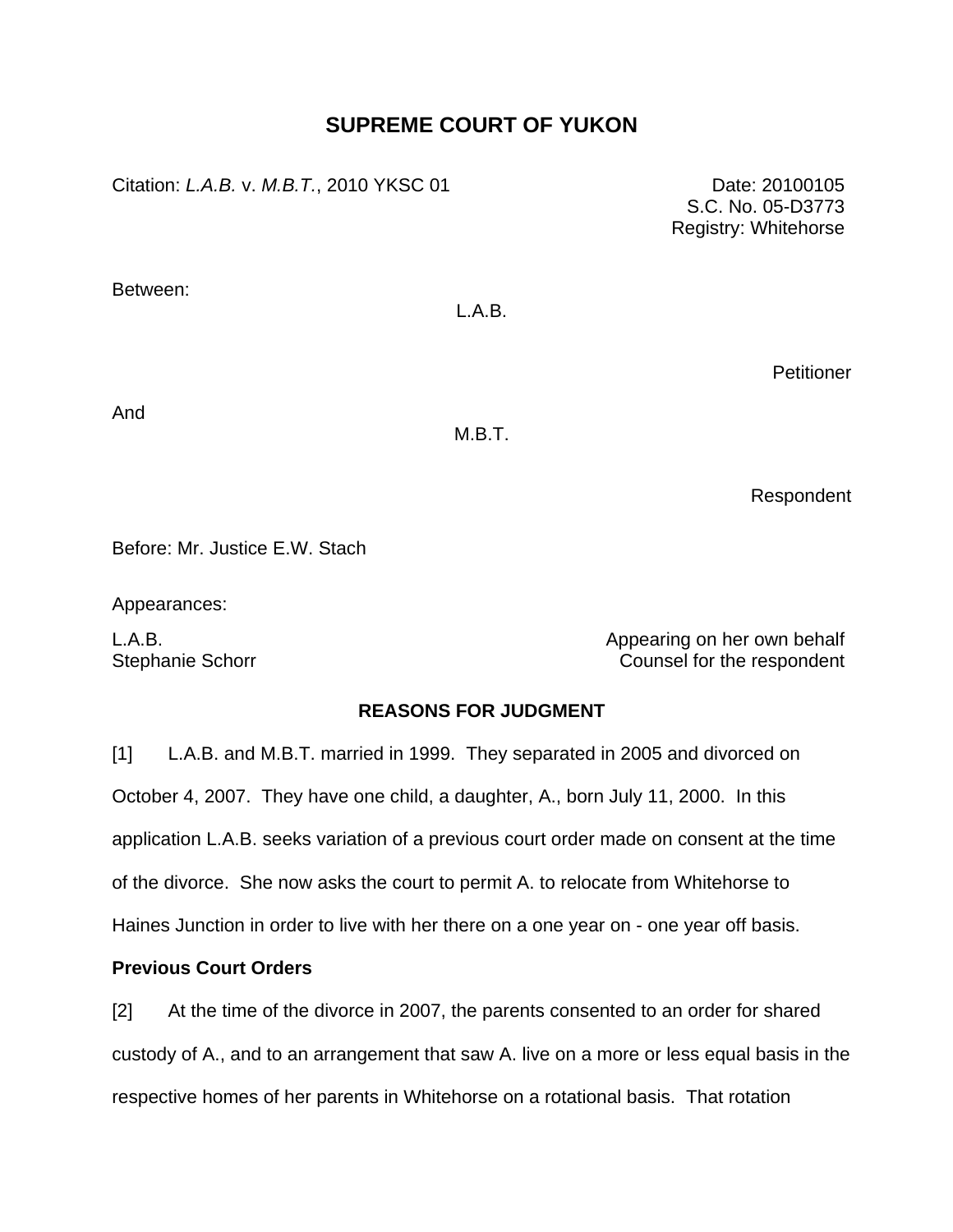continued until L.A.B. moved to Haines Junction in 2009. In the period since then A. has lived in the home of her father in Whitehorse from Monday through Friday. L.A.B. has access with A. in Haines Junction and Burwash Landing from Friday after school to Sunday night. This altered basis for A.'s residence and for access to her was formalized in an order of this court dated October 26, 2009. The matter was then adjourned to December 4, 2009 to permit hearing of L.A.B.'s variation application.

[3] L.A.B. is self-represented. She has filed a number of affidavits, the last of which was served on M.B.T. on December 4, 2009, the day of the hearing. Because of the numerous attachments to her affidavits as exhibits, I reserved judgment on the application to permit me to read the voluminous attachments. I have now done so.

#### **Joint Custody**

[4] There is no dispute here that A. has a close relationship with each of her parents or that she loves them and that each of them in turn loves her. Neither of the parties seeks any variation in the status of joint custody.

#### **Material Change In Circumstances**

[5] L.A.B. moved from Whitehorse to Haines Junction in 2009. She is attempting to establish a business there. She has established a relationship with G.D. in Haines Junction. Despite an annual income of \$40,000.00 imputed to her in the court's order of October 2007, her financial circumstances have altered. She deposes that she has absolutely no income in 2009; nor does she know at this stage what income she will have from the business venture she is embarking upon at Haines Junction.

[6] There is no dispute that there has been a material change in circumstances since the consent order made by Justice Veale in October 2007.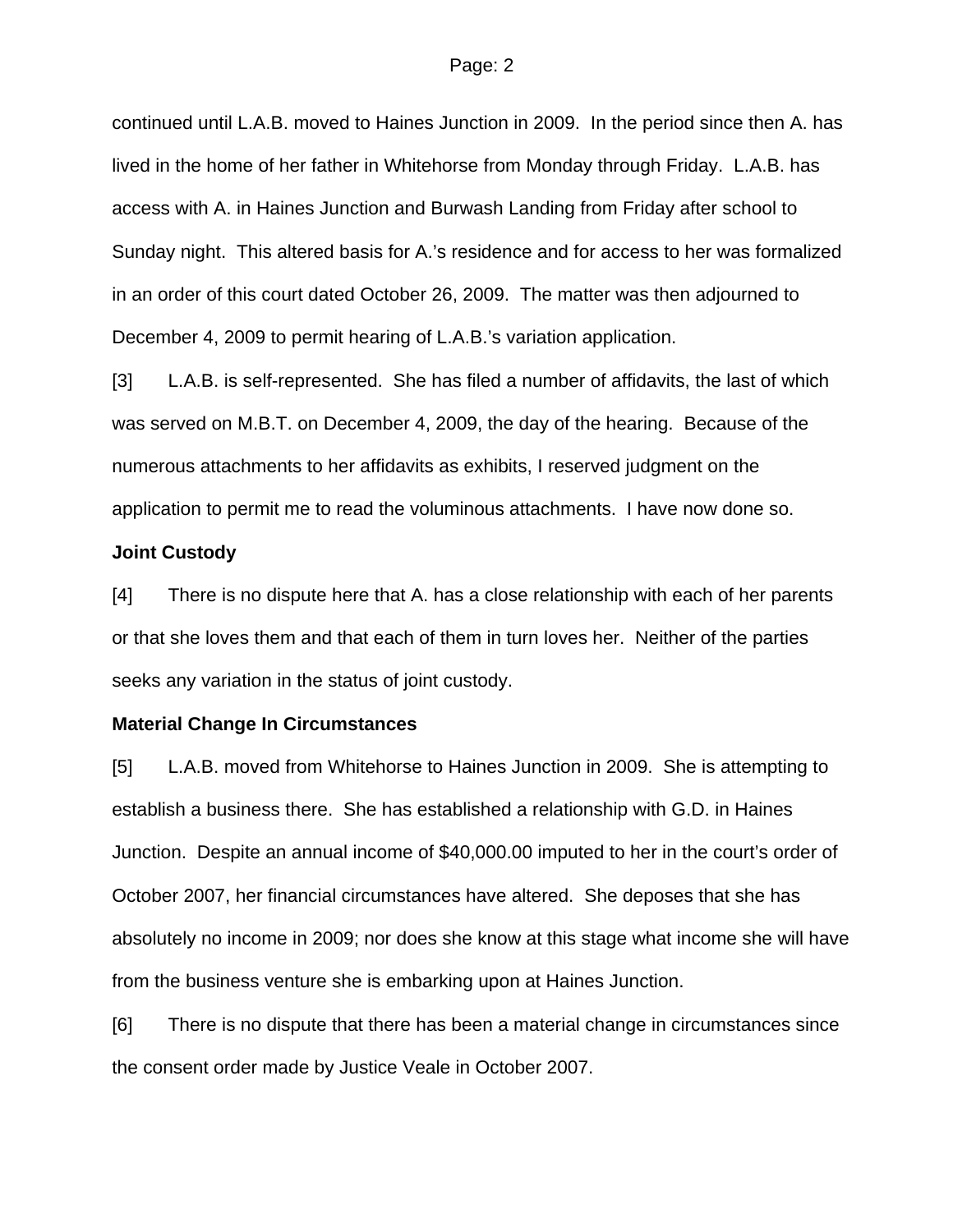## **The Factors To Be Considered In This Application**

[7] The court's only focus on the application must be the best interests of the child.

Among the factors relevant to that focus are:

- the existing custody arrangement and relationship between the child and the custodial parent;
- the existing access arrangement and the relationship between the child and the access parent;
- the desirability of maximizing contact between the child and both parents;
- the views of the child;
- where it is relevant to the ability of that parent to meet the needs of the child, the reasons of the custodial parent for moving;
- disruption to the child from the change proposed

## **Child Advocate**

[8] In her Notice of Application filed August  $27<sup>th</sup>$ , 2009, L.A.B. asks in para. 1 that a child advocate be appointed for A. M.B.T., the child's father also favours appointment of a child advocate. The order of Veale J. made September 22, 2009 similarly recommends that a child advocate be appointed.

[9] Inasmuch as A. is now 9 years and 5 months old, it is reasonable to expect she may have views that she may be willing to impart to a truly independent advocate whose sole obligation is to look out for her interests. In circumstances like those present here I am persuaded that a child advocate is the only truly reliable means of gleaning the views of the child. There was no child advocate in place at the time of this hearing.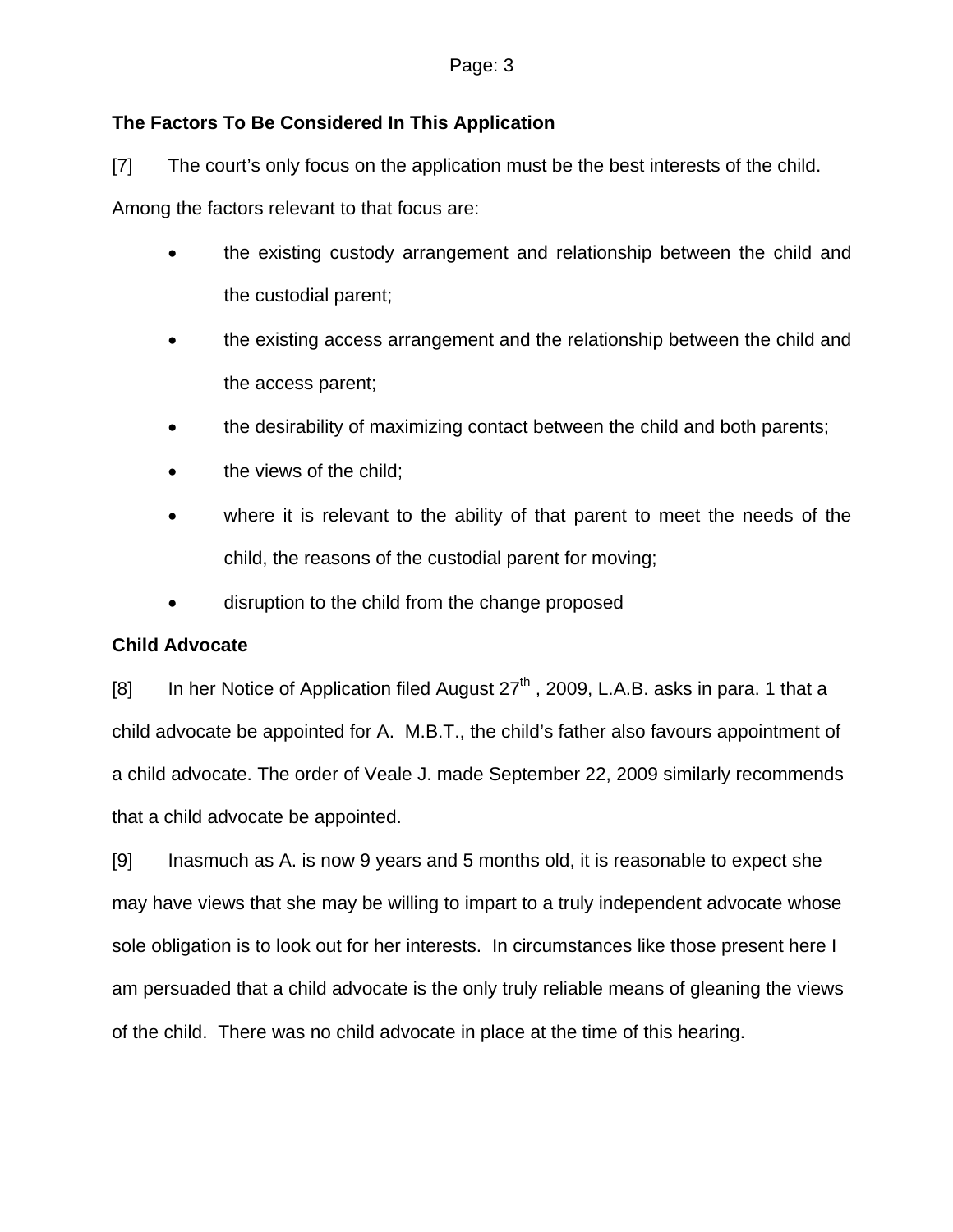[10] I discern from the record before me that a number of candidates were actively considered as a child advocate for A. but none was appointed. Although it is essential that a child advocate have no conflict in the matter to be determined, I get the sense from the record and from the submissions made by L.A.B. that she rather overstepped her role by attempting to involve herself actively in the 'selection' of a child advocate here. I choose not to characterize her involvement in that process as borne of malice. I suspect it is the result of the challenge many self-represented litigants face in pursuing the proper course of procedure in a complex justice system. The upshot of all of this, however, is that the court was left without a reliable means of knowing A.'s views.

## **A.**

[11] A. is enrolled in the French Immersion program at the Whitehorse Elementary School. She has lived in Whitehorse since birth and she has attended that school since kindergarten. She is now in grade 4.

[12] A.'s report card from grade 3 indicates that she has a very positive attitude towards learning. Nevertheless her academic performance appears average. Ongoing difficulties with her reading and writing in both languages are apparent. Because of her problems with language, she participates in the Wilson Program, a remedial program for students who have some difficulties with language/literacy in English. The Whitehorse Elementary School also provides a remedial tutor to her for her French reading. She requires the support of both tutorial programs in English and French in order to meet the expectations of her curriculum. She is a keen participant in the fine arts program at her school including drama, music, and art in all of which she exceeds expectations.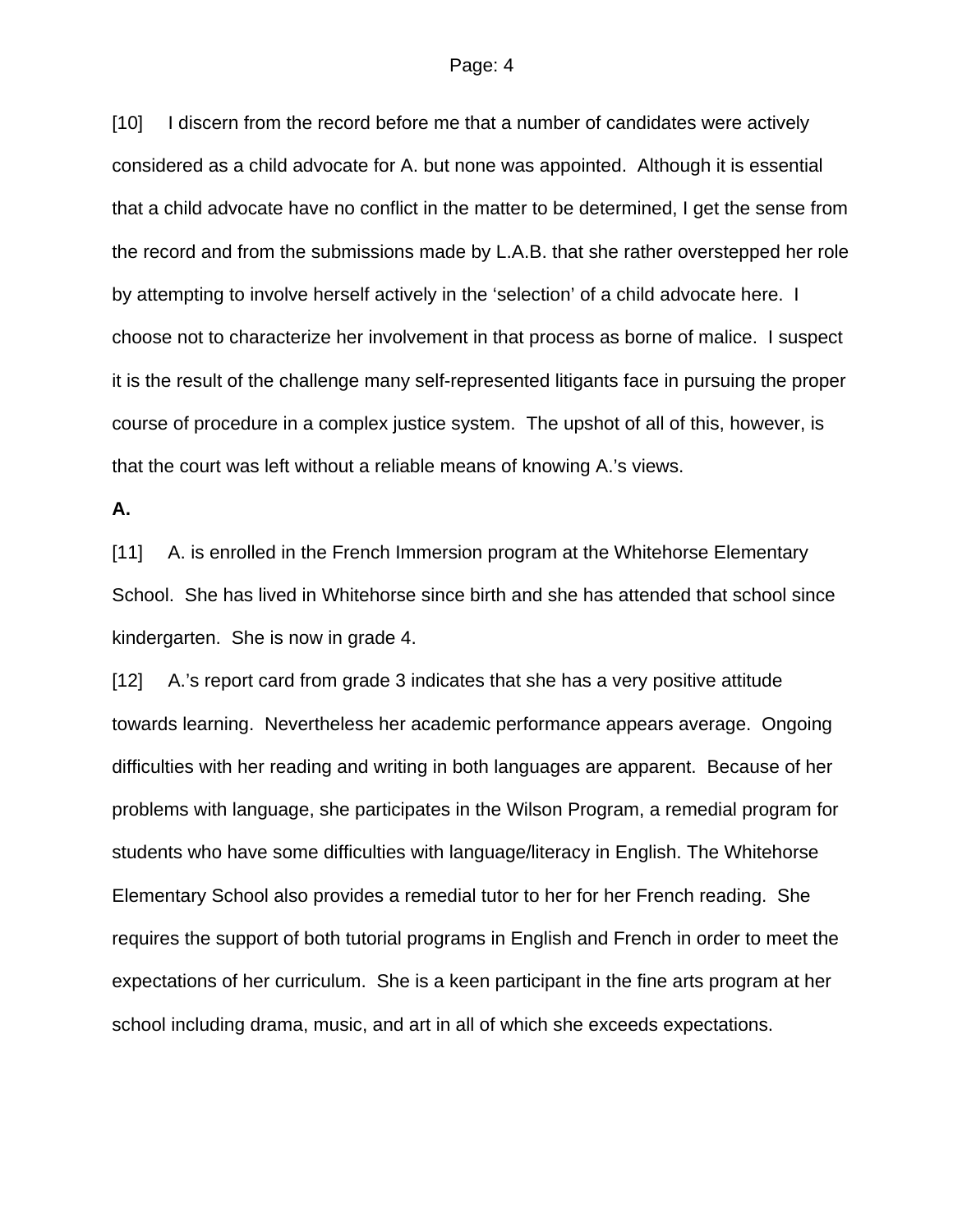[13] The record before me indicates that the decision to enroll A. in French Immersion was a decision jointly made some years ago by her parents. A.'s ongoing struggle with language suggests to me that the earlier parental decision to enroll A. in French Immersion ought perhaps to be revisited.

[14] Of great concern to both her parents is an unnamed health condition that has plagued A. for a long time. That condition compromises A.'s ability to process oxygen. From time to time it reaches critical proportions and requires emergency hospitalization. Her health condition also results in significant absences from school. I note, for example, that in grade 3 A. missed 32 ½ days out of a school calendar of 175 days. Despite this condition, A. is not to be regarded as a "sickly" child. While in grade 3, A. participated in Brownies dance, drama and art camp. She is involved currently in wolf cubs, rock climbing and swimming.

[15] A. has lived in Whitehorse since infancy. She has extended family here. Her enrollment at the Whitehorse Elementary School since kindergarten results in her having developed many friendships with children her own age, several of whom she spends time with outside of school.

[16] L.A.B.'s move to Haines Junction in 2009 has resulted in circumstances where A. lives with her father from Monday to Friday each week and has access with her mother from Friday evenings to Sunday. Haines Junction is a community approximately 1 ½ hours by road away from the city of Whitehorse.

#### **The proposal of L.A.B.**

[17] In her Notice of Application dated August 27, 2009, L.A.B. did not specify the date upon which her request for variation was to become effective. In her oral submissions to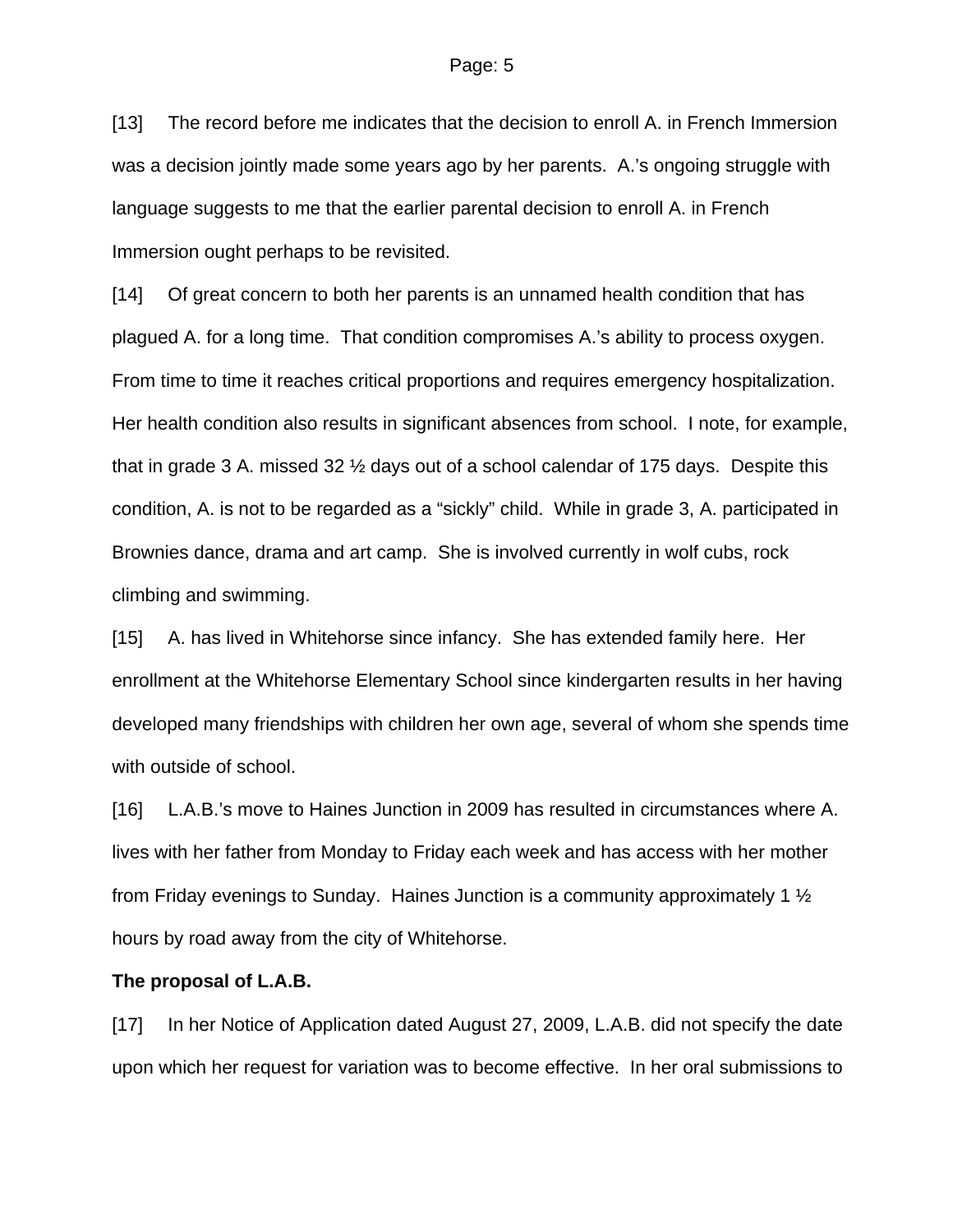the court on December 4, 2009, she asked that her request for variation be effective at the commencement of the next following school year i.e. September 2010, and that A. live with her in Haines Junction on a rotational basis, one year on and one year off. In short, she now asks that the court vary A.'s living arrangements so that the child will reside with her in Haines Junction for one year from September 1, 2010 on a rotational basis, and that A. live with her father, M.B.T., in the year following from September 1, 2011. Neither her material nor her oral submissions particularized access to the noncustodial parent during the year that the child is to spend in the home of the other parent.

## **Discussion**

[18] The move to Haines Junction was a deliberate choice by L.A.B., made for lifestyle, career, business and personal relationship reasons. Although she concedes that the living and co-parenting arrangements that were in place for A. since the separation of the parents in 2005 were working out well for A., L.A.B. asserts that moving to Haines Junction and living with her will be in the child's best interests, and will provide a safer environment more intimate with a natural and outdoor-oriented way of life.

[19] L.A.B. says that her prospective home in Haines Junction will be across the road from the school A. would attend, that a skating rink is adjacent to the school, and the public library one block away from the skating rink. She says that this compares favourably by comparison with the Northland Trailer Court in Whitehorse where M.B.T. resides with A.. She also asserts that A.'s health-care concerns are adequately addressed in Haines Junction.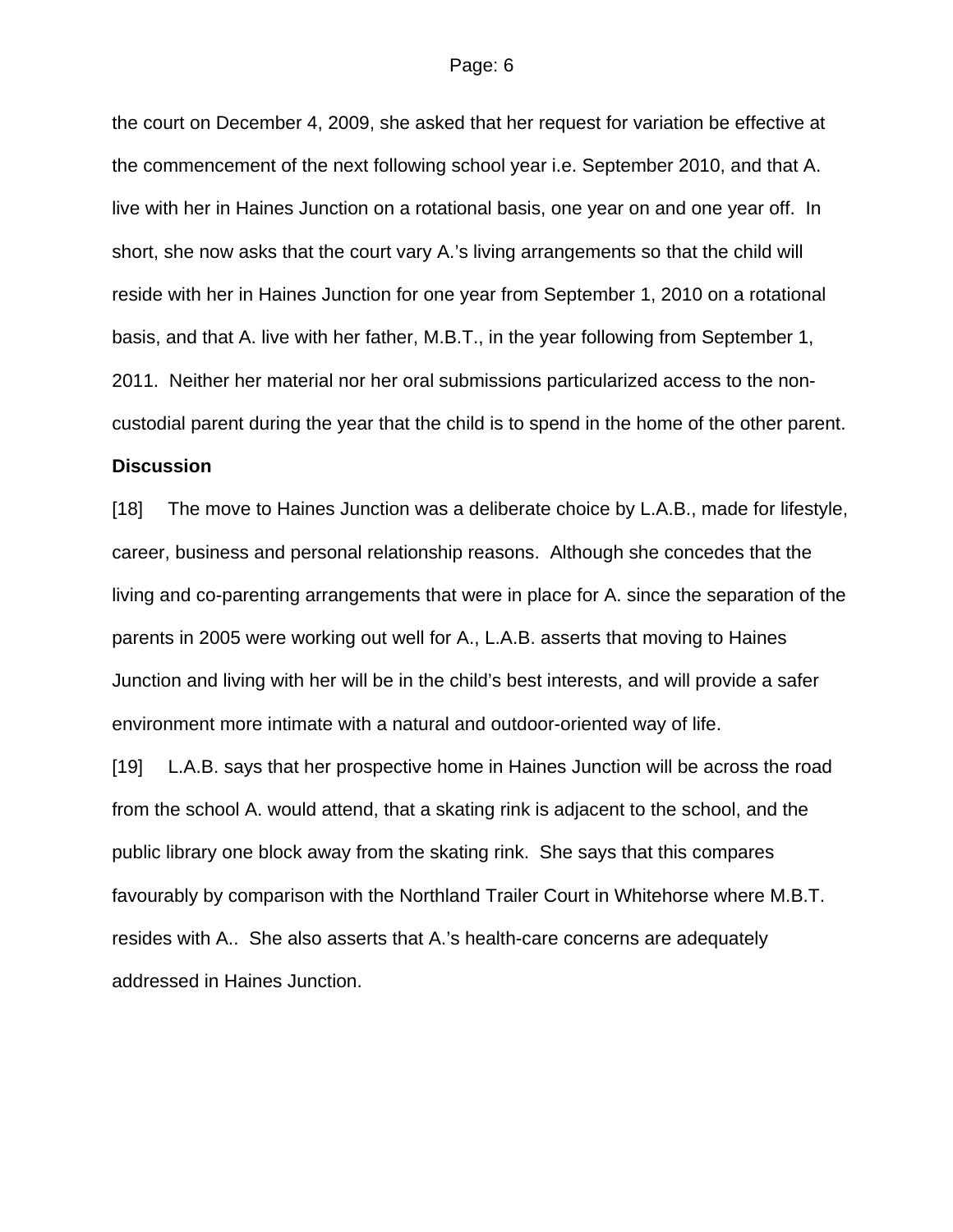[20] L.A.B. says that A. has already made some friends in Haines Junction as a result of her access visits there. She says that A. has developed a close relationship with G.D., and that a sense of 'family' has already been established.

[21] I infer that the request of L.A.B. to defer the proposed change in the residence of the child until September 1, 2010 is intended to avoid any current disruption in A.'s school year and an attempt to limit the disruption that may flow from a change in schools.

[22] The position of M.B.T. on this application is succinctly set out in his affidavits of September 15 and October 19, 2009. He submits in short that A.'s best interests are served by denying the request for variation. He says that her lifelong residence in Whitehorse, and the stability that has accrued to her from extended family in Whitehorse, his bonding with her and the stability that flows from both specialized educational and health services in Whitehorse cumulatively support the proposition that it is in A.'s best interest to maintain the current arrangement.

[23] The law is well established that in circumstances like the present both parents bear the evidentary burden of demonstrating where the best interests of the child lie.

[24] In the record before me, the circumstances in Whitehorse in relation to A. are relatively well established. The circumstances that will obtain for A. if she were to change her residence to Haines Junction are far less certain.

[25] At the time of this hearing the business and residential premises of L.A.B. in Haines Junction were not yet completed. The success of her business venture in Haines Junction is unknown. She has no current income and her prospects of her earning business income there continue to be speculative.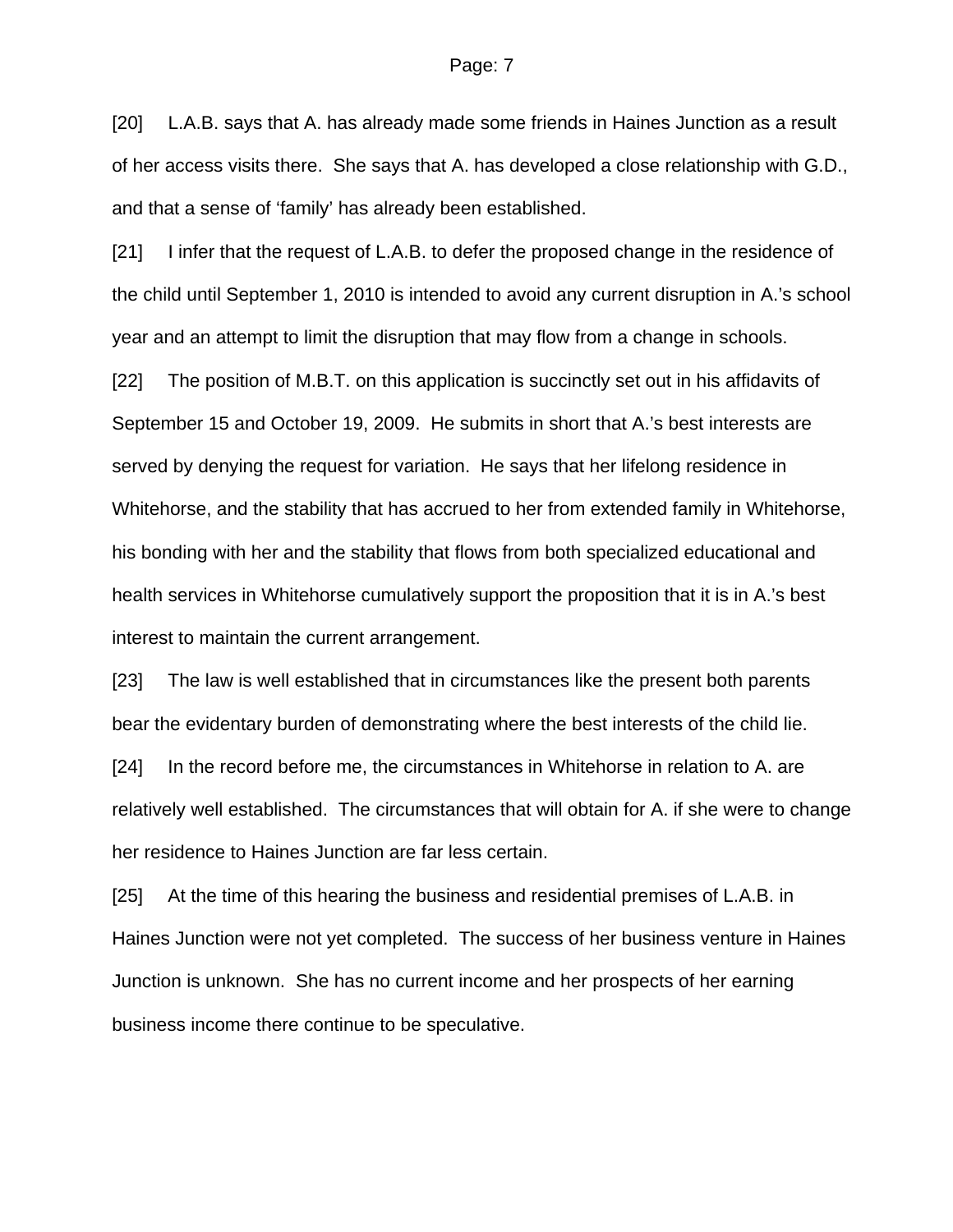[26] Although the serious condition respecting A.'s health appears to be intermittent, there are at least 3 occasions when her condition has reached a critical stage and required emergency hospitalization. In her material, L.A.B. heaps praise on the critical care that A. has received at the Whitehorse hospital. In the context of A.'s health history the court has a lingering concern over timely access to critical care in Haines Junction in the event of another serious health event involving A..

[27] A. has extended family and a network of friends in Whitehorse with whom she spends time. There is perforce some uncertainty how a transition to Haines Junction would work out for her.

[28] L.A.B. is laudatory of the accomodation established for A. at the Whitehorse Elementary School and is equally impressed with A.'s teachers there. Whether the same or a similar level of accomodations are available to A. at a school in Haines Junction and whether the same or similar programming is available to her there depends solely on the say-so of L.A.B..

[29] In some situations involving separated parents and a pre-school child, it is not uncommon to see a rotational care order for a child, usually on a one week on – one week off basis. Nor is it rare to see such an order for a school-aged child where both parents reside in a community of modest size and the child can attend the same school. Indeed, the latter is the situation that obtained in this case until August 2009. I find it most unusual, however, to contemplate a care order for one year on – one year off involving different communitites and a child of elementary school age, especially where the child is already experiencing educational challenges at the elementary school level.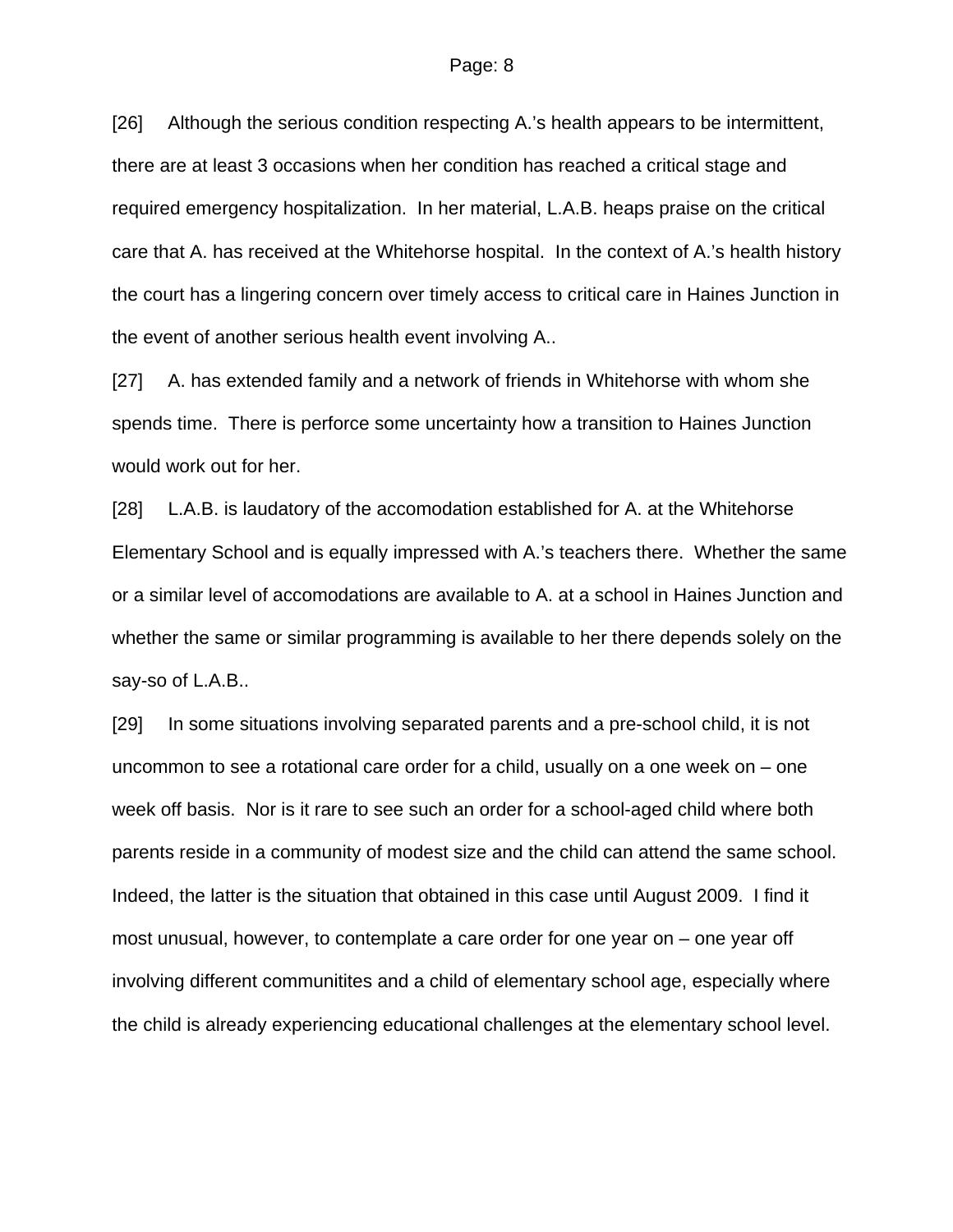[30] The proposal placed before the court by L.A.B. includes no specific plan for A.'s access with her father during the year commencing September 2010. Presumably she assumes that there will simply be a 'flip-flop' of the current arrangement.

[31] Finally, there is no reliable evidence before the court as to A.'s views regarding the proposed change in her residence.

### **Conclusion**

[32] L.A.B.'s circumstances in Haines Junction are fluid. In the face of well established conditions for the child in Whitehorse as against the lingering uncertainties that remain in regard to the child's proposed residence in Haines Junction - and in the absence of any reliable expression of the child's views - I am constrained to dismiss the application of L.A.B..

### **An order dismissing the application of L.A.B. will issue.**

[33] This is not a case for costs.

## **Precatory addendum[1](#page-8-0)**

 $\overline{a}$ 

[34] In this addendum I am mindful of the fact that L.A.B. made the deliberate choice to relocate from Whitehorse to Haines Junction in 2009. Nevertheless, I discern from the court orders previously made and from the materials and submissions of the parties that M.B.T. has to this point both understood well and acknowledged the importance of maintaining meaningful ongoing contact between A. and her mother. My concern is that the existing order of access – from Friday to Sunday – has little practical meaning during the school year if L.A.B. lacks the means to fund weekend travel.

[35] Apart from reference to the proposition that L.A.B. has no earned income in 2009, no evidence was placed before me respecting the current incomes of the parties.

<span id="page-8-0"></span><sup>&</sup>lt;sup>1</sup> Precatory: words of request recommending or expressing a desire in a non-binding way.